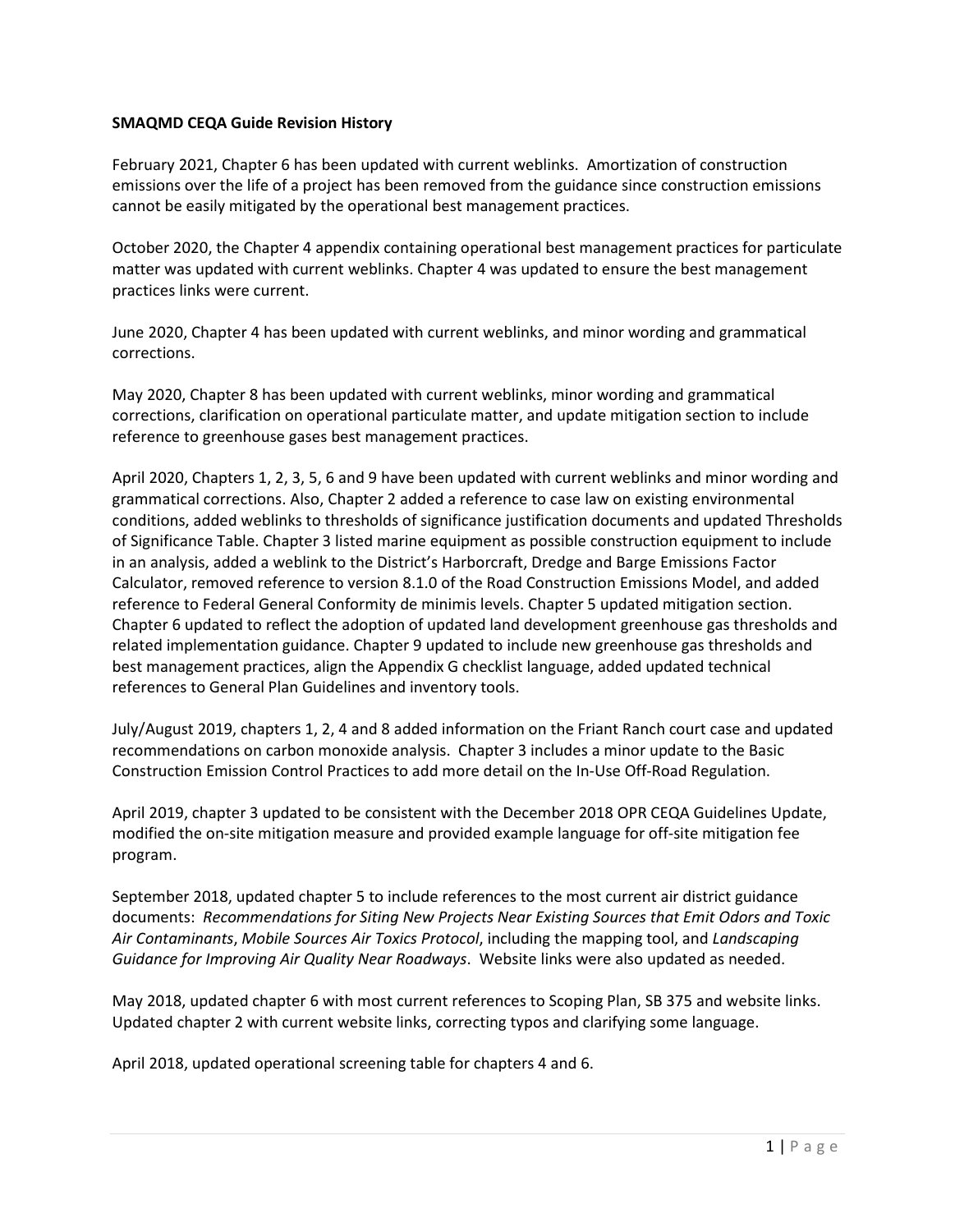May 2017, Chapter 3 updated to reflect changes to the Road Construction Emissions Model and mitigation section.

December 2016, Chapter 4 and 6, Operational Screening tables updated using CalEEMod 2016 and Chapters 1, 3 and 6 updated with corrected website links and non-attainment corrections.

September 2016, Chapter 9 overall revision. Updated links in all chapters to the new Sac Metro AQMD website.

August 2016, Chapter 4 revised to include Best Management Practices (BMPs) for operational particulate matter emissions, including updated screening table and list of BMPs.

June 2016, Chapter 7 revised to reflect the California Supreme Court decision on CBIA v. BAAQMD.

May 2016, web links updated in Chapters 2, 3, 4, 6 and 8.

March 2016, Title Page and Table of Contents updated along with Chapters 1 and 2.

February 2016, Chapter 6 revised to reflect the California Supreme Court decision on Newhall Ranch and analysis guidance removed.

December 2015, Air Monitoring Site Map updated in Chapter 1.

June 2015, Chapters 1, 2, 3, 4, 6, 8 and 9 updated to reflect the new particulate matter (PM) thresholds and to provide greenhouse gas (GHG) construction screening guidance.

November 2014, Chapters 1, 2, 4, 6, 8 and 9 updated to reflect GHG thresholds adoption, PM attainment status changes and guidance for operational air quality mitigation plans.

June 2014, website links updated in all chapters.

October 2013, updated Chapter 3 Enhanced Exhaust Control Practices.

August 2013, added Operational Screening Table in Chapter 4.

July 2013, updated PM Dispersion Modeling appendix in Chapter 3.

June 2013, Chapter 3 revised to remove hyperlinks to the construction NOx screening table that is no longer applicable.

April 2013, Chapters 3, 4 and 6 revised to include CalEEMod. Related appendices were removed or updated.

May/June 2011, web links updated in all chapters.

April 2011, Chapters 6 and 9 revised to account for amendments to the State CEQA Guidelines and the release of CAPCOA's GHG mitigation measures technical document and the CalEEMod emissions model.